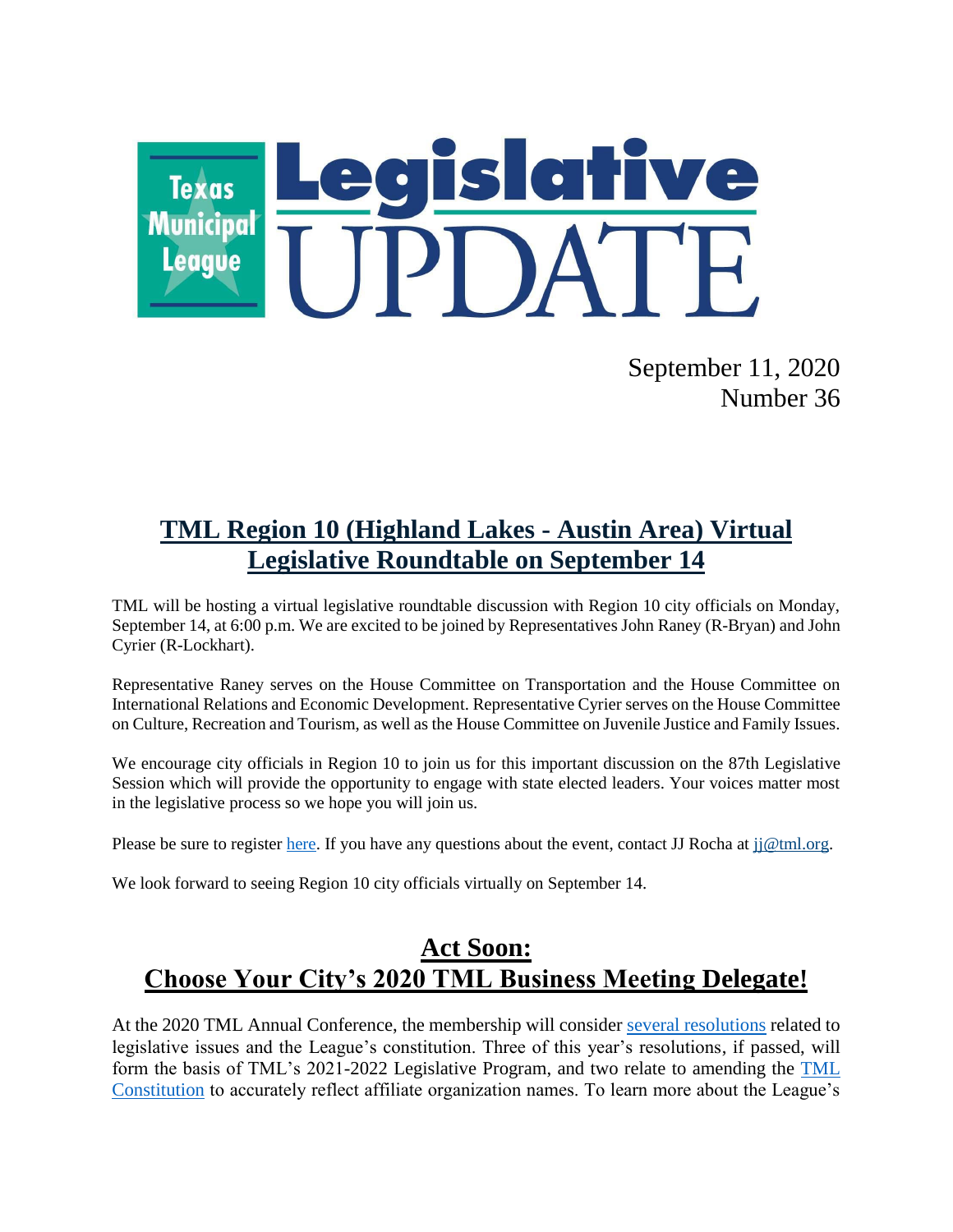policy development process, check out the introductory section of the resolutions packet linked above.

The resolutions will go directly to the membership at the **TML** Business Meeting, which will meet using Zoom technology on October 14, 2020, at 3:30 p.m.

Each city is entitled to one delegate at the business meeting. Cities are encouraged to sign up their delegate earl[y here.](https://www.tml.org/FormCenter/Member-Resources-5/2020-TML-Business-Meeting-67) The delegate isn't required to have any special expertise, and an elected official representative is encouraged but not required. The delegate must sign up electronically prior to 5:00 p.m. on October 9, 2020, for planning purposes.

## **House Ways and Means Committee: League Submits Comments**

On Friday, the League submitted [this letter](https://www.tml.org/DocumentCenter/View/2168/WM-comments-91120) to the House Ways and Means committee in response to the committee's recent [Request for Information.](https://capitol.texas.gov/tlodocs/86R/schedules/pdf/C4902020072900001.pdf) The League's comments were made in response to the following three interim charges:

- **Interim Charge 1.3**: Monitor the agencies and programs under the Committee's jurisdiction and oversee the implementation of relevant legislation passed by the 86th Legislature. Conduct active oversight of all associated rulemaking and other governmental actions taken to ensure intended legislative outcome of all legislation, including the following: HB 4347, which relates to the use of hotel occupancy, sales, and mixed beverage tax revenue for qualified projects. Examine the effectiveness and efficiency of the hotel projects, qualified hotel projects, and uses of local hotel occupancy tax revenue. Examine the negative fiscal impact to the state resulting from the dedication of the state portion of those taxes.
- **Interim Charge 2**: Study and consider possible methods of providing property tax relief, including potential sources of revenue that may be used to reduce or eliminate school district maintenance and operations property tax rates.
- **Interim Charge 3**: Study the role of the local option sales and use tax, including: an analysis of the available uses for those taxes, specifically economic development agreements; the statewide distribution of local tax rates; the proportion of the local government budget supported by sales and use taxes; the application of consistent sales sourcing rules; and the impact of shifting from origin to destination sourcing.

Cities wishing to submit comments must do so no later than 5:00 p.m. on Monday, September 14. Submissions should be emailed, in Word format, to the committee clerk, Paige Higerd, at [Paige.Higerd\\_HC@house.texas.gov.](mailto:Paige.Higerd_HC@house.texas.gov)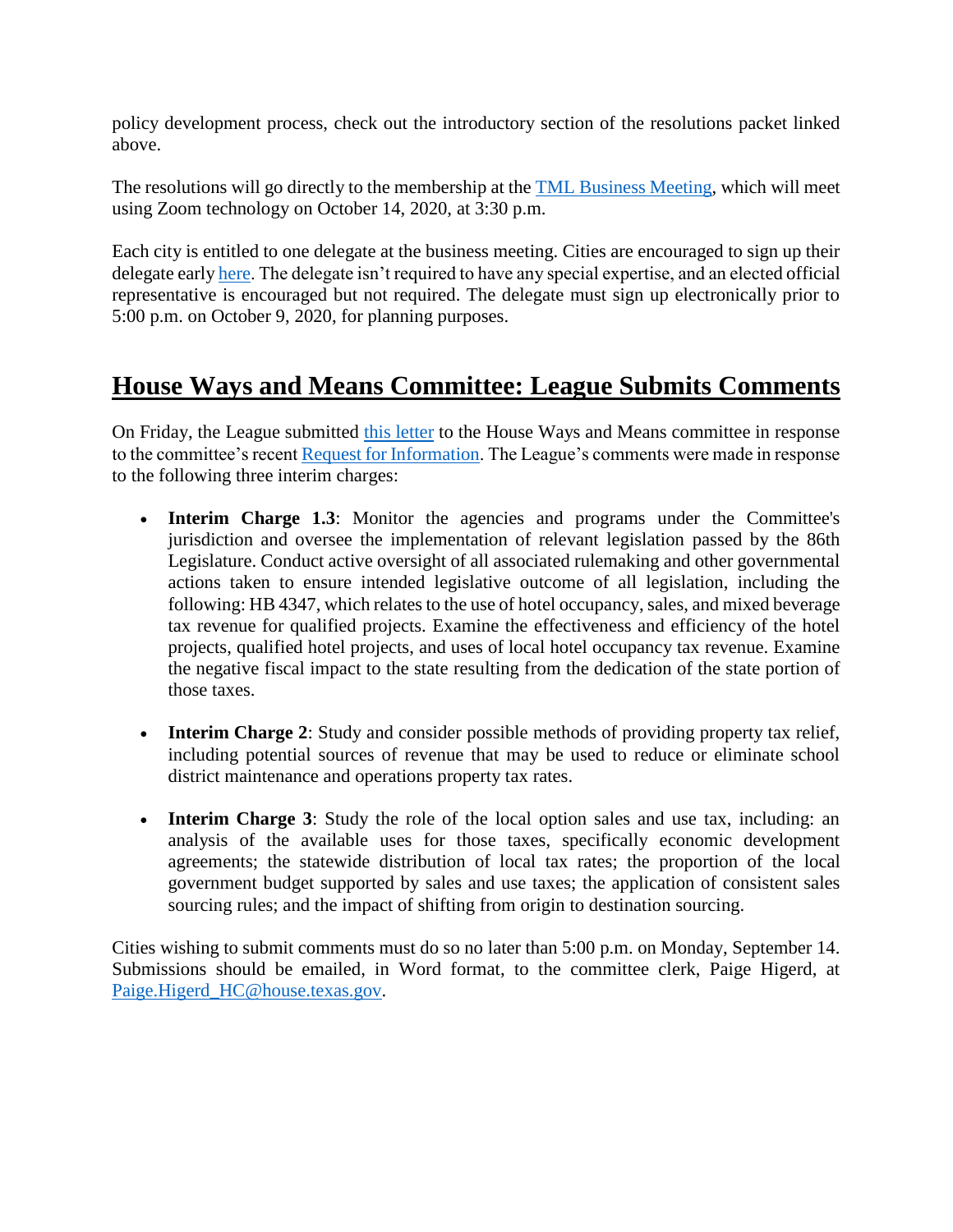## **Austin Billboard Ordinance: Off-Premise/On-Premise Distinction Shot Down**

On August 25, the U.S. Court of Appeals for the Fifth Circuit held that the City of Austin sign code's distinction between "on-premises" and "off-premises" signs is unconstitutional. The holding in *Reagan National Advertising/Lamar Outdoor Advantage v. City of Austin*, while disappointing, isn't surprising.

The issue was simple: Austin's sign code allowed on-premises digital signs, but it prohibited offpremises digital signs. Two billboard companies applied to convert existing off-premises billboards to digital, and the city denied the applications. The city defines off-premises sign based, in part, on its content. Explained simply, the code provided that on-premises signs advertise a business located on those premises. By exclusion, the code defined an off-premises sign as any sign other than an on-premises one.

Why did that create a constitutional problem according to the court? Because, in 2015, the U.S. Supreme Court's sweeping holding in *Reed v. Town of Gilbert* essentially concluded that – if one has to read the sign to know how to regulate it – the sign implicates protected First Amendment speech.

That means the court applies its toughest standard, known as "strict scrutiny," when reviewing a regulation. Strict scrutiny review means that a city must show a compelling reason to limit First Amendment speech, and it almost always leads to the regulation being struck down. (Strict scrutiny review is in contrast to the "content-neutral" standard (e.g., reasonable "time, place, and manner" regulations not based on what is written upon a sign), under which regulations are usually held acceptable.

According to the Fifth Circuit Court of Appeals:

Austin's Sign Code permits on-premises sign owners to install digital sign faces that allow the copy to be changed electronically, while off-premises sign owners are forbidden from using this technology. To determine whether a sign is on-premises or off-premises, one must read the sign and ask: does it advertise "a business, person, activity, goods, products, or services not located on the site where the sign is installed, or that directs persons to any location not on that site?"

The answer, according to the court, was yes, which means the court struck down the city's ban on off-premises digital billboards. However, the court – in an unusual move – also provided a "roadmap" to define off-premise signs in a way that could be constitutional:

[I]t is possible for a restriction that distinguishes between off-and on-premises signs to be content-neutral…For example, a regulation that defines an off-premise[s] sign as any sign within 500 feet of a building is content-neutral. But if the off-premises/on-premises distinction hinges on the content of the message, it is not a content-neutral restriction….

The City of Austin hasn't decided whether to appeal the case. We'll report on future developments.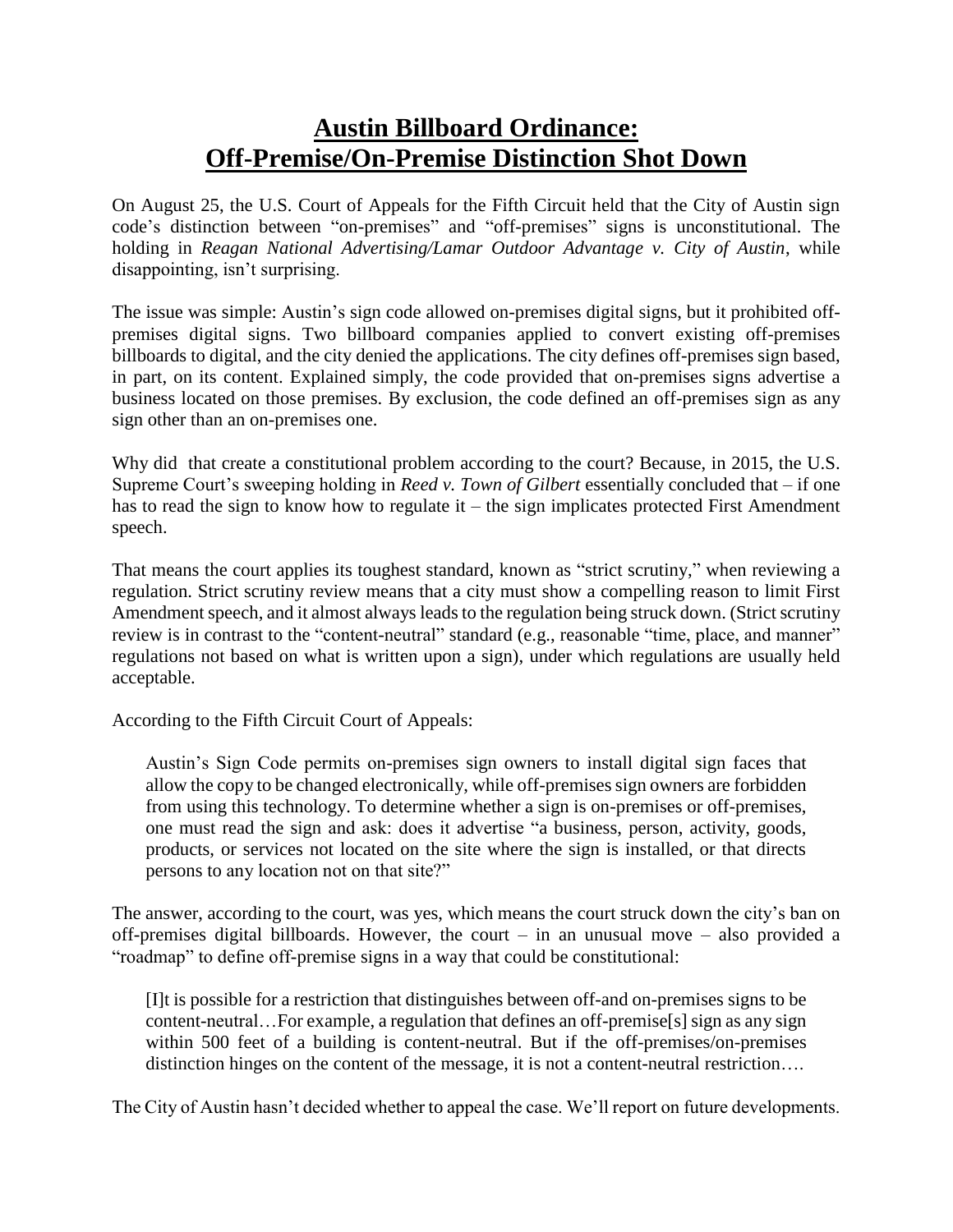# **Legislative Committees Request Information on Interim Charges**

Due to the ongoing pandemic and the uncertainty as to scheduling interim hearings, several legislative committees have issued notices of formal "requests for information" ("RFIs") to which the public, including cities, may respond. The following is a non-exhaustive list of RFIs on cityrelevant interim charges, sorted by the deadline for submitting comments. Interested city officials may follow the links associated with each committee for more details about the procedure to submit comments:

### **September 14, 2020** – [House Ways and Means Committee:](https://capitol.texas.gov/tlodocs/86R/schedules/pdf/C4902020072900001.pdf)

- **Interim Charge 1.3**: Monitor the agencies and programs under the Committee's jurisdiction and oversee the implementation of relevant legislation passed by the 86th Legislature. Conduct active oversight of all associated rulemaking and other governmental actions taken to ensure intended legislative outcome of all legislation, including the following: HB 4347, which relates to the use of hotel occupancy, sales, and mixed beverage tax revenue for qualified projects. Examine the effectiveness and efficiency of the hotel projects, qualified hotel projects, and uses of local hotel occupancy tax revenue. Examine the negative fiscal impact to the state resulting from the dedication of the state portion of those taxes.
- **Interim Charge 2**: Study and consider possible methods of providing property tax relief, including potential sources of revenue that may be used to reduce or eliminate school district maintenance and operations property tax rates.
- **Interim Charge 3**: Study the role of the local option sales and use tax, including: an analysis of the available uses for those taxes, specifically economic development agreements; the statewide distribution of local tax rates; the proportion of the local government budget supported by sales and use taxes; the application of consistent sales sourcing rules; and the impact of shifting from origin to destination sourcing.

### **September 18, 2020** – [House Elections Committee:](https://capitol.texas.gov/tlodocs/86R/schedules/pdf/C2402020080700001.pdf)

- **Interim Charge 1**: Monitor the agencies and programs under the Committee's jurisdiction and oversee the implementation of relevant legislation passed by the 86th Legislature. Conduct active oversight of all associated rulemaking and other governmental actions taken to ensure intended legislative outcome of all legislation, including the following: HB 933, which requires election information to be posted on the Secretary of State's (SOS) and each county's internet website. Monitor the costs associated with implementing the legislation. Work with the SOS to determine which office elections should be included in the website postings based on costs and popularity of the office.
- **Interim Charge 2**: Make recommendations for establishing best practices for conducting an election during a declared disaster. Examine model legislation and statutes from other states pertaining to voting during a declared disaster when polls are inaccessible.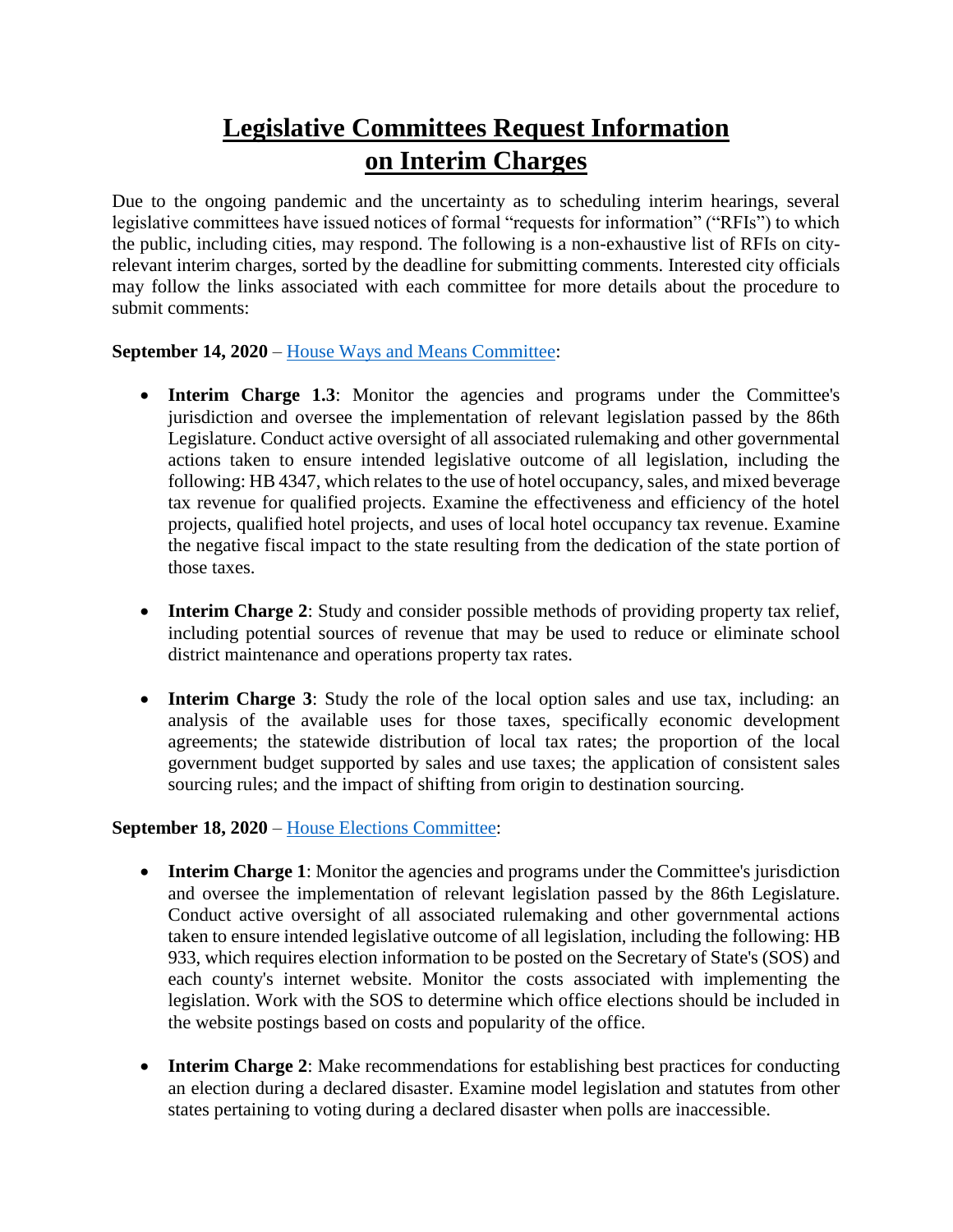• **Interim Charge 3**: Evaluate election laws with the purpose of strengthening voter integrity and fair elections. Perform an in-depth study of the voter registration processes and explore whether centralizing voter registration would be more effective than today's processes. Consider ways to improve voter list maintenance and study the volunteer deputy registrar process and voter registration procedures in other states. Include in the evaluation a review of the state's curbside voting protocols and identify processes to improve the efficiency, privacy, and security of curbside voting.

#### **September 18, 2020** – [House Transportation Committee:](https://capitol.texas.gov/tlodocs/86R/schedules/pdf/C4702020081700001.pdf)

- **Interim Charge 1**: Monitor the agencies and programs under the Committee's jurisdiction and oversee the implementation of relevant legislation passed by the 86th Legislature. Conduct active oversight of all associated rulemaking and other governmental actions taken to ensure intended legislative outcome of all legislation, including the following:
	- o SB 282 and SB 962, which relate to the funding for the State Highway Fund. Study the current mix of user fee-based funding for the state highway system, including registration fees, tolls, and fuel tax, and determine if current funding generated is sufficient to maintain cost demands. Examine whether current legislative appropriations, including projections for Proposition 1 (severance tax) and Proposition 7 (sales tax) funds, are keeping pace with Texas' highway funding needs to accommodate population and economic development growth. Make recommendations for additional methods of funding or innovative tools that the state could utilize to deliver road infrastructure projects.
	- o SB 357, which relates to outdoor advertising signs. Monitor the Texas Department of Transportation's implementation of the new statutory requirements set forth in the legislation, including any related rulemaking.
- **Interim Charge 2:** Study the state's transportation and road safety efforts in support of the Texas Transportation Commission's goal of ending traffic deaths in the state by 2050. Identify the most dangerous roads and transportation corridors in the state and determine opportunities to reduce high rates of traffic accidents and fatalities in these areas. Make recommendations to improve policies, funding strategies, program development, and agency coordination to ensure continuous improvements to road safety.
- **Interim Charge 3**: Study the technology and safety aspects of autonomous and semiautonomous vehicles, including predictive capabilities and the potential for dedicated freeway and surface lanes for public transportation, autonomous vehicles, and semiautonomous vehicles. Make recommendations for optimizing state policy to prepare for varying vehicle technologies to ensure safety and traffic reliability on Texas roadways.
- **Interim Charge 4**: Study the state's seaport infrastructure and the infrastructure at land ports of entry to facilitate international trade and economic growth. Examine seaport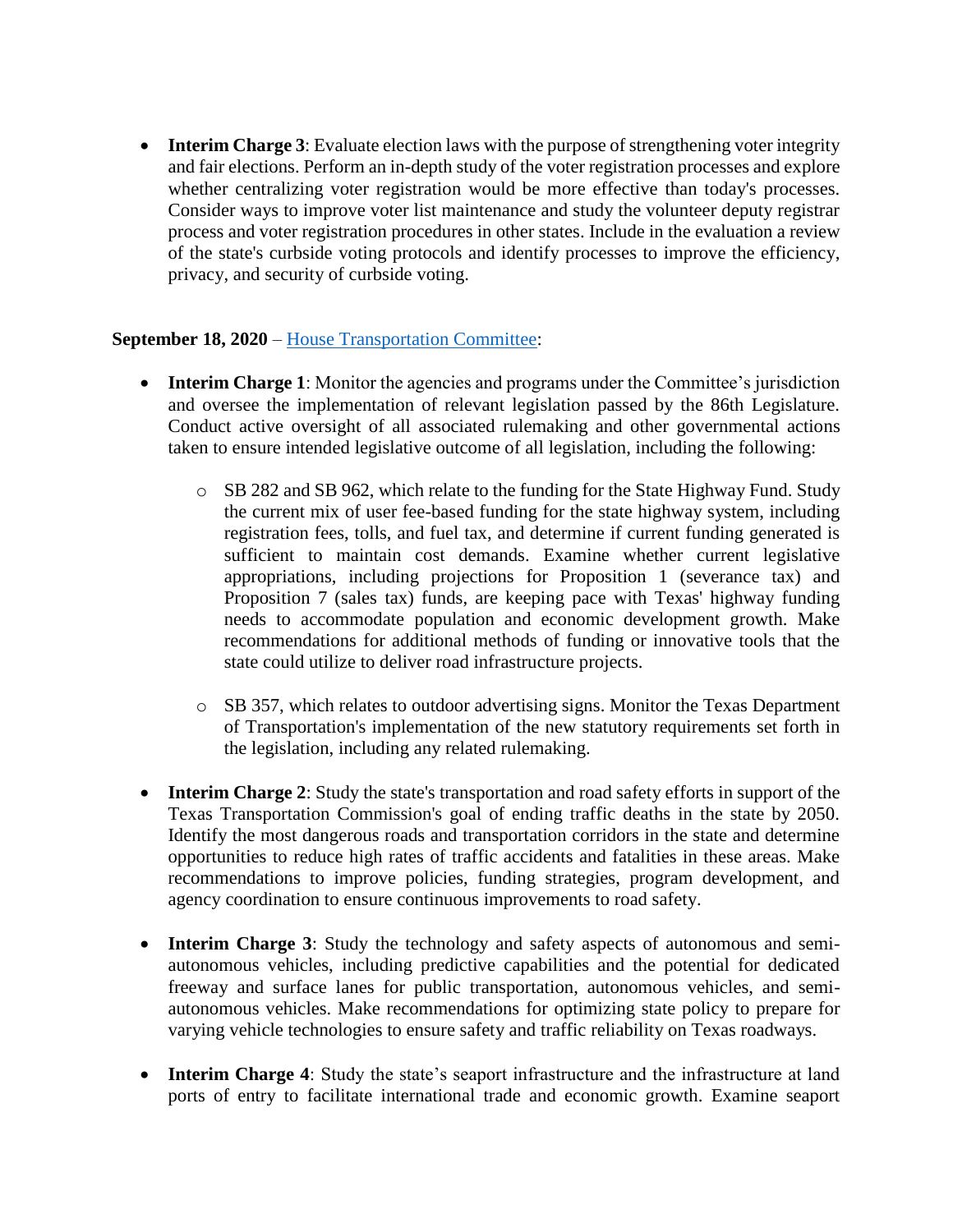infrastructure and the auxiliary rail and roadway needs connected to each port as well as the port's ability to keep pace with oil and gas production. Make recommendations to maximize 3 the economic flow of goods and products to and from seaports and study the feasibility and economic impact of dredging and widening Texas ports in order to remain competitive in international trade. Examine the infrastructure at international border ports of entry in Texas and identify transportation-related impediments to international trade that negatively impact the state. Make recommendations to reduce border wait times, facilitate economic growth, and expedite trade. (Joint charge with the House Committee on International Relations & Economic Development)

- The Committee also seeks the following information related to the COVID-19 pandemic:
	- o Inquiry 1: How has the COVID-19 pandemic affected state agencies, interested parties, and the public as it relates to transportation matters?
	- $\circ$  Inquiry 2: What transportation issues are anticipated to arise in the future as a result of the COVID-19 pandemic?
	- o Inquiry 3: How has the COVID-19 pandemic impacted the ability of the transportation state agencies to accomplish their mission and to serve the public in an effective and efficient manner?

#### **September 25, 2020** – [House Natural Resources Committee](https://capitol.texas.gov/tlodocs/86R/schedules/pdf/C3902020080100001.pdf)

- **Interim Charge 1**: Monitor the agencies and programs under the Committee's jurisdiction and oversee the implementation of relevant legislation passed by the 86th Legislature. Conduct active oversight of all associated rulemaking and other governmental actions taken to ensure intended legislative outcome of all legislation, including the following:
	- o HJR 4, SB 7, and SB 8, which relate to statewide and regional flood planning and mitigation. Monitor the progress of the Texas Water Development Board (TWDB) and other entities to provide for the planning, development, and financing of drainage, flood mitigation, and flood control projects statewide to strengthen the state's infrastructure and resiliency to future floods.
	- o HB 722, which relates to the development of brackish groundwater. Monitor the designation of Brackish Groundwater Production Zones by the TWDB and the adoption of rules by groundwater conservation districts for the production of brackish groundwater from those Zones.
	- o HB 807, which relates to the state and regional water planning process. Monitor the appointment of the Interregional Planning Council by the TWDB and the Council's progress toward increasing coordination among Regional Water Planning Groups.
- **Interim Charge 2**: Study the efforts of the TCEQ, the TWDB, and the Public Utility Commission of Texas to incentivize, promote, and preserve regional projects to meet water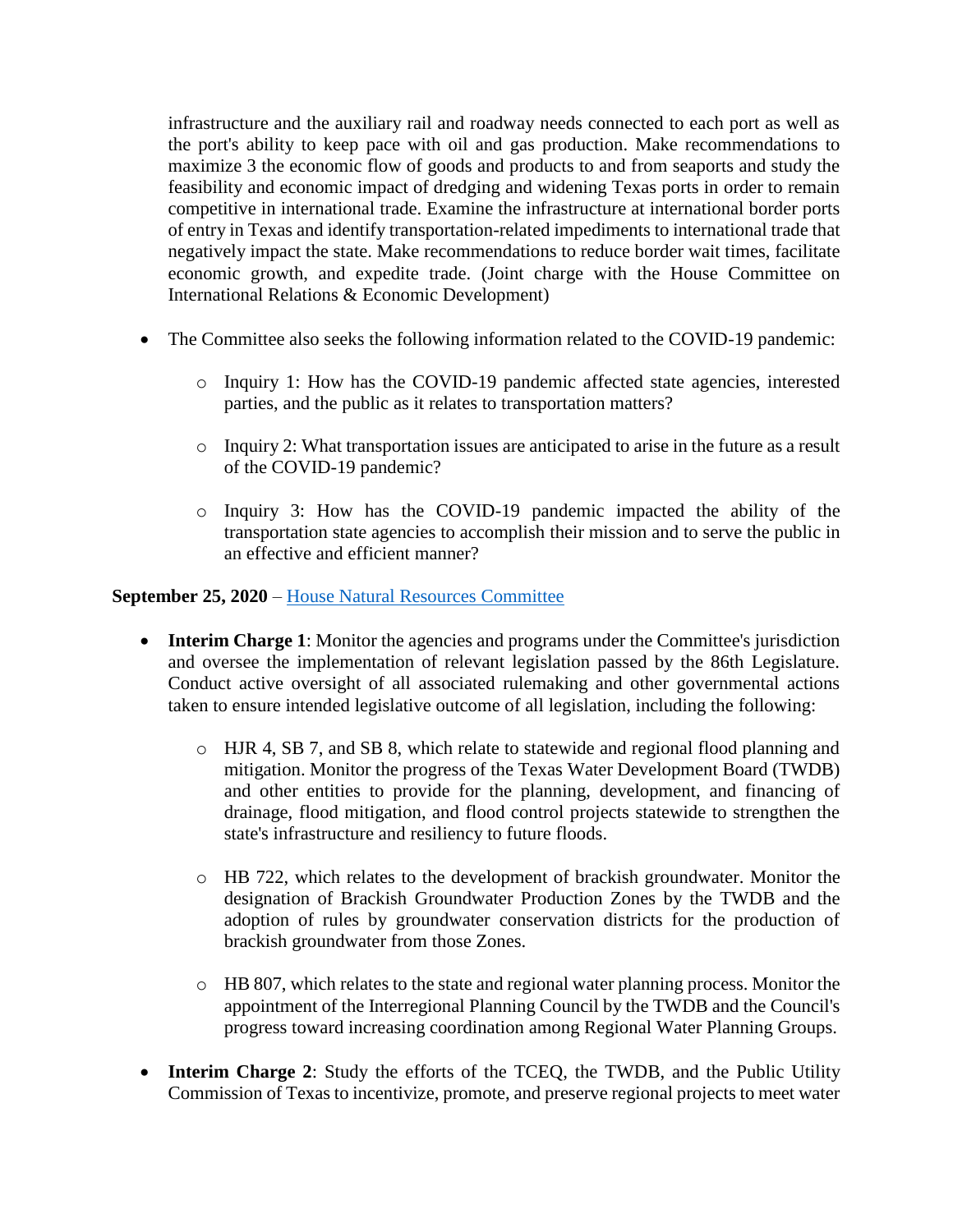supply needs and encourage public and private investment in water infrastructure. Identify impediments or threats to regionalization with special emphasis on:

- o Prioritization in planning and implementing the State Water Plan, Regional Water Plan, and other recommended water supply projects;
- o Barriers to private investment and the development of public-private partnerships to implement needed water supply projects, including the retail water and wastewater industry, to address the state's growth challenges;
- o Public water and wastewater systems that are unable to meet federal and state standards due to inadequate operational capacity and factors that prevent such systems from being integrated into larger systems and processes that more easily facilitate the sale, transfer, or merger of systems;
- o State agency authority to regulate regional water supply pricing.
- The committee also seeks written submissions on the following topics:
	- o Emerging issues in groundwater and surface water interaction, in particular in areas of increasing competition for scarce resources.
	- o The status of water markets in Texas and the potential benefits of and challenges to expanded markets for water.

#### **October 30, 2020** – [House Licensing and Administrative Procedures Committee](https://capitol.texas.gov/tlodocs/86R/schedules/pdf/C3502020081100001.pdf)

- **Interim Charge 1**: Monitor the agencies and programs under the Committee's jurisdiction and oversee the implementation of relevant legislation passed by the 86th Legislature. Conduct active oversight of all associated rulemaking and other governmental actions taken to ensure intended legislative outcome of all legislation, including the following:
	- o HB 892, which relates to county regulation of game rooms. Monitor the status of counties statewide who have chosen to regulate game rooms and implement their own regulatory structure to combat illegal gambling activity via registration and permitting requirements, fees, disclosure of ownership, inspection schemes, and civil and criminal penalties.
	- o HB 1545, which is the sunset legislation for the Texas Alcoholic Beverage Commission. Monitor the implementation of the legislation and the agency's progress in the consolidation, repeal, and creation of certain licenses and permits and the adoption of new fees.

**November 13, 2020** – [House Ways and Means Committee](https://capitol.texas.gov/tlodocs/86R/schedules/pdf/C4902020072900002.pdf)